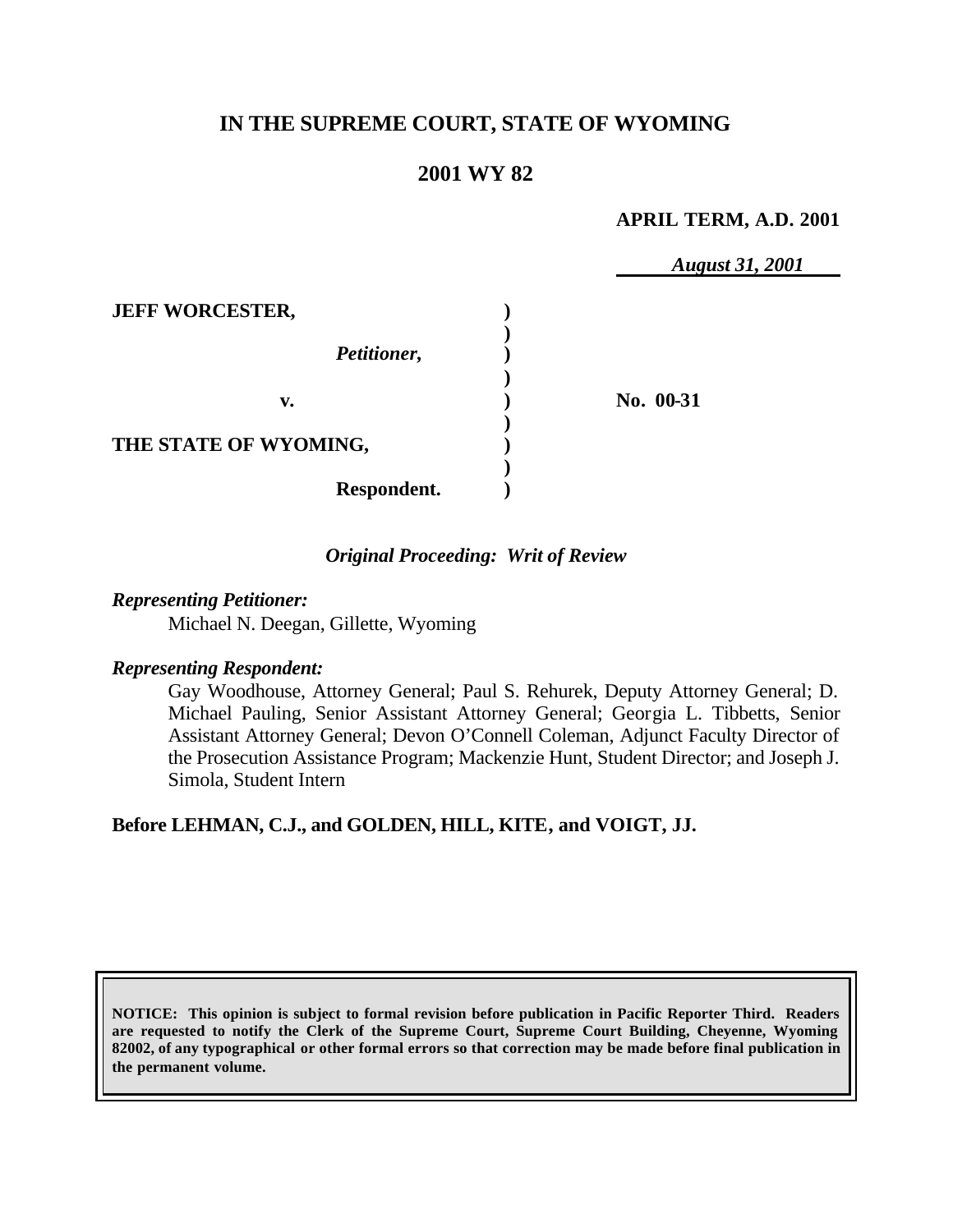KITE, Justice.

[¶1] Jeff Worcester filed a petition for writ of review based on four alleged errors committed by the justice of the peace court and affirmed by the district court. We granted his petition, and, upon review, we find no basis for reversal.

[¶2] We affirm.

#### **ISSUES**

[¶3] Mr. Worcester presents these issues for our review:

Issue #1: Whether or not petitioner's constitutional guarantee of due process of law was violated, and thus plain error committed, when the court permitted evidence utilized by the expert witness to go into the jury room and be considered by the jury when the same was not admitted into evidence as an exhibit.

Issue #2: Whether or not the court, as part of its sentence rendered, exceeded it[s] authority when it ordered petitioner to pay an amount in restitution that was well in excess of the civil jurisdiction of the court.

Issue #3: Whether or not petitioner's constitutional guarantee of due process of law was violated, and thus plain error committed, when the court failed to give an expert witness instruction to the jury so as to enable [it] to properly understand that while [it] might consider an expert's opinion [it was] not bound to accept it.

Issue #4: Whether or not the statute under which the petitioner was convicted (W.S. Sec. 41-13-204, 1977 Repub. Ed. as amended) is void for vagueness in violation of the constitutional guarantee of due process of law.

The State of Wyoming rephrases the issues as:

I. Did the justice of the peace court commit plain error when it permitted models of jet skis, which had not been admitted into evidence, to be taken to the jury room?

II. Did the justice of the peace court exceed its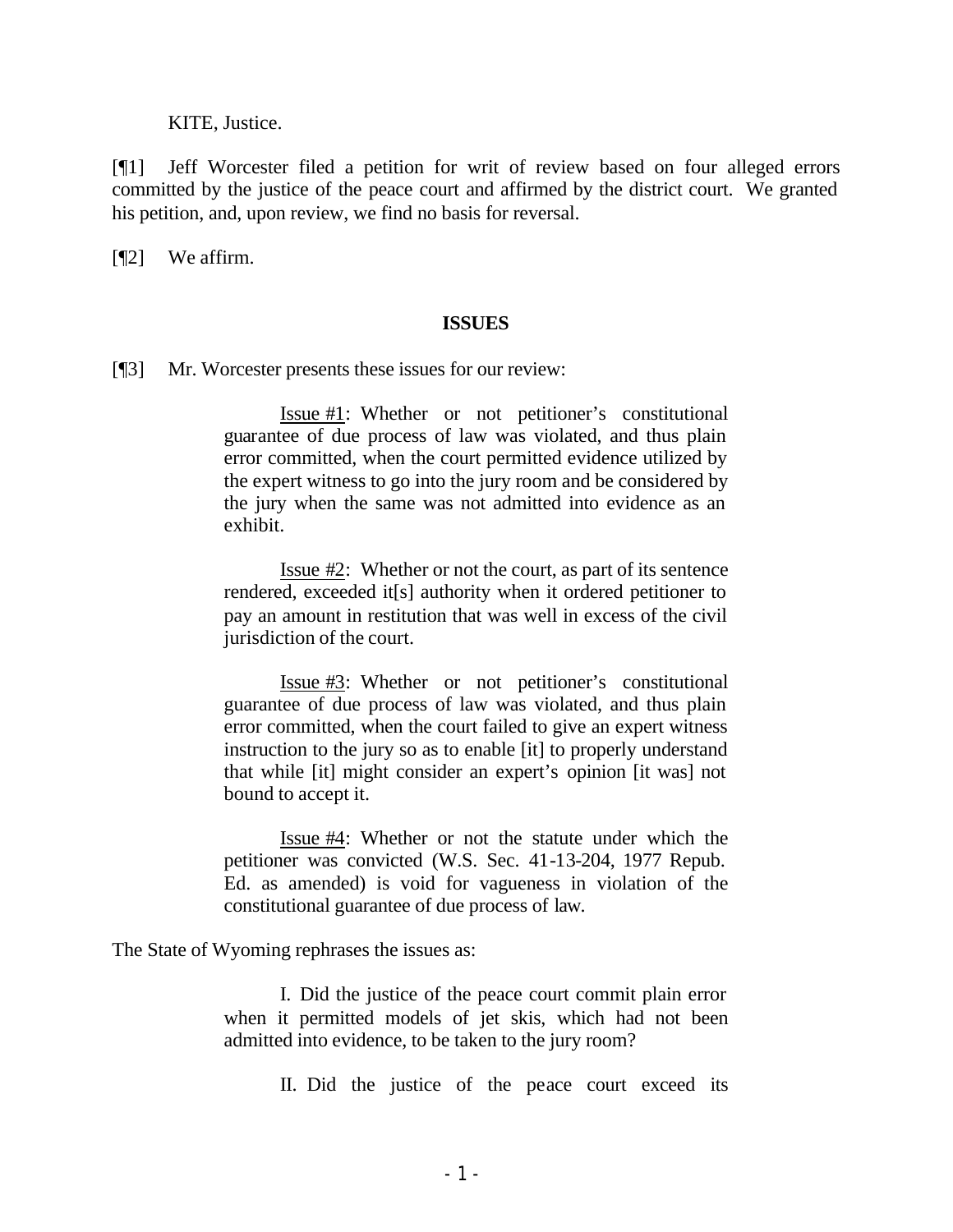jurisdiction in ordering petitioner to pay restitution in the amount of \$16,213.04?

III. Did the justice of the peace court commit plain error when it did not give the jury an instruction on expert witnesses?

IV. Where petitioner did not raise the issue of constitutionality of Wyo. Stat. Ann. § 41-13-204 in the trial court, may he raise the issue on appeal? If so, is Wyo. Stat. Ann. § 41-13-204 void for vagueness?

### **FACTS**

[¶4] On September 5, 1998, Mr. Worcester and Michael Babich were operating personal watercrafts on Keyhole Reservoir in Crook County. They were anticipating the arrival of a large motorboat which created particularly high wakes sufficient for recreational jumping. Mr. Worcester and Mr. Babich aligned themselves side by side in an attempt to cross the wakes at a ninety-degree angle. Mr. Babich proceeded into the wake, and Mr. Worcester followed. Once Mr. Babich went over the first wake, Mr. Worcester could no longer see him but anticipated that he would clear both wakes. After jumping one wake, Mr. Babich came to a halt when he ran out of fuel, and he proceeded to look for his wife while standing on his personal watercraft. Once Mr. Worcester went over the crest, he saw Mr. Babich. Thereafter, Mr. Worcester collided with Mr. Babich's personal watercraft after Mr. Babich was fortunately able to dive into the water. Even so, Mr. Babich suffered severe injury to his legs as the result of the collision. Mr. Worcester was charged by citation with reckless operation of a watercraft in violation of Wyo. Stat. Ann.  $\S 41-13-204$  (LexisNexis 2001).<sup>1</sup>

[¶5] Mr. Worcester was arraigned in the justice of the peace court and entered a plea of not guilty. On February 17, 1999, a jury convicted him. Thereafter, he filed a pro se notice of appeal in the district court from the justice of the peace court's judgment. Mr. Worcester was ordered to pay a fine of \$200, \$20 in court costs, a \$50 victim's compensation surcharge, and \$573.36 for the cost of prosecution. The justice of the peace court ordered incarceration for a period of ninety days but suspended the sentence and placed Mr. Worcester on six months' unsupervised probation with specific terms and conditions. In addition, Mr. Worcester was assessed seventy percent of the total restitution which equaled \$16,312.04. On May 13, 1999, Mr. Worcester filed a second notice of appeal in the district court regarding the justice of the peace court's sentence and order for probation. He filed a motion

<sup>1</sup> Section 41-13-204 provides:

Any person who shall operate any watercraft in such a manner as to endanger the life or limb, or damage the property of, another person, shall be guilty of the crime of reckless operation.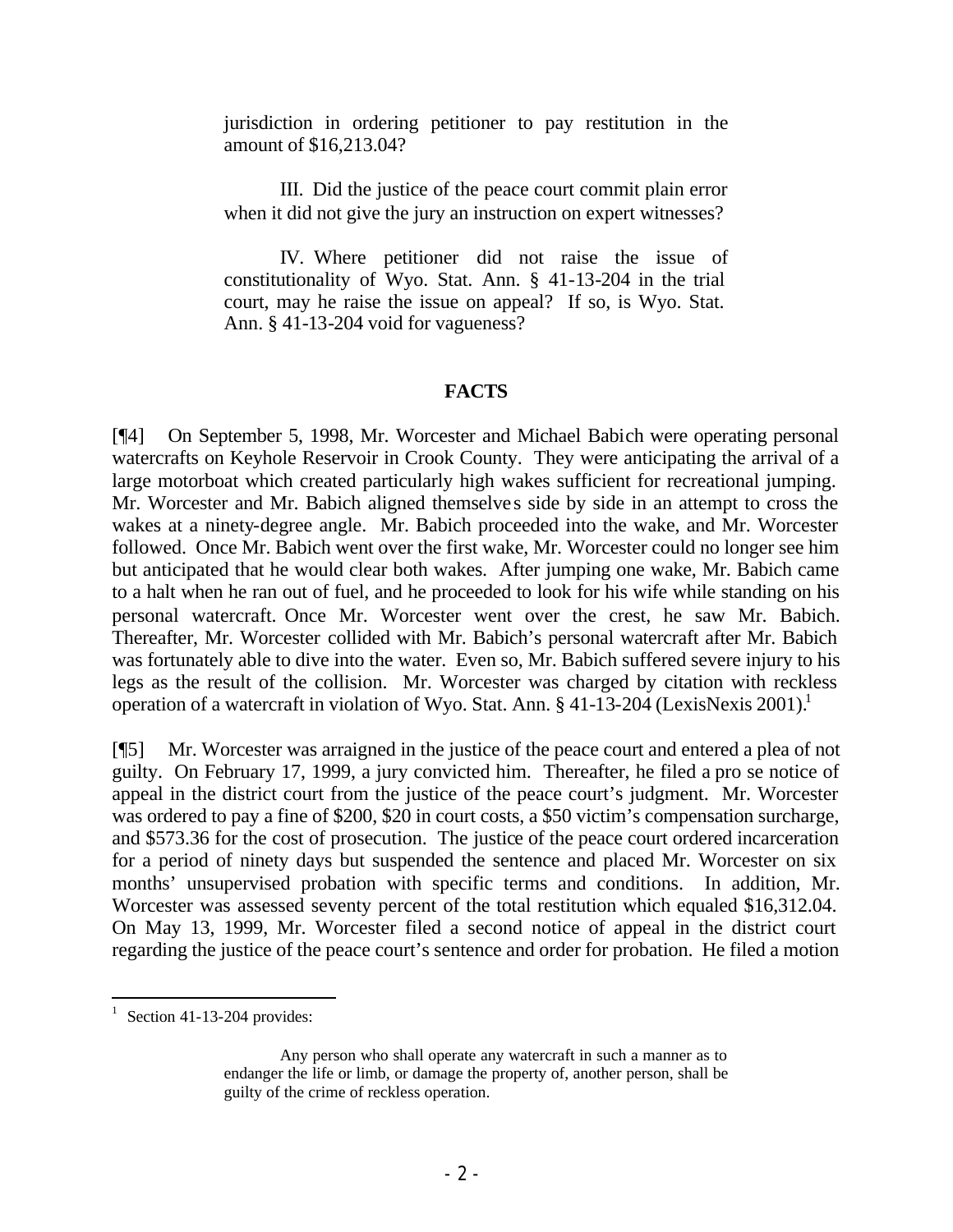for a new trial and a notice of amendment to the motion for a new trial which the justice of the peace court denied. On June 14, 1999, Mr. Worcester filed a notice of appeal in the district court from the justice of the peace court's order denying his motion for a new trial. On January 10, 2000, the district court affirmed the justice of the peace court's sentence, order of probation, and order denying Mr. Worcester's motion for a new trial.<sup>2</sup> Mr. Worcester filed a petition for writ of review with this court, seeking review on four specific findings. We granted his petition.

## **DISCUSSION**

## **A. Demonstrative Models**

[¶6] During trial, the witnesses used two small personal watercraft models for demonstrative purposes in front of the jury. These models were neither offered nor received into evidence as exhibits in the case. However, during the jury's deliberation, the justice of the peace court permitted the models to be taken into the jury room. Mr. Worcester claims the justice of the peace court committed error by permitting the models to go to the jury room during deliberations when they were not admitted into evidence as an exhibit. No objection was lodged at trial against the submission of the models to the jury; therefore, the plain error analysis applies.

[¶7] "A failure to object constitutes a waiver of whatever error occurred, unless the error rises to the level of plain error." *Bradley v. State*, 635 P.2d 1161, 1163-64 (Wyo. 1981). The plain error doctrine is applied cautiously and only in exceptional circumstances. *Hays v. State*, 522 P.2d 1004, 1007 (Wyo. 1974). A three-part test has been established to determine whether plain error exists. *Capshaw v. State*, 10 P.3d 560, 566 (Wyo. 2000). First, the record must be clear as to the incident which is alleged as error. *Id*. Second, the party claiming the error amounted to plain error must demonstrate that a clear and unequivocal rule of law was violated. *Id.* Finally, that party must prove a substantial right has been denied him and, as a result, he has been materially prejudiced. *Id.* Mr. Worcester claims all three requirements are met in this case; however, we disagree. We hold the final requirement has not been satisfied since the error did not result in material prejudice.

[¶8] The first requirement is easily satisfied as the alleged error is sufficiently clear in the record. Mr. Worcester next claims his right to due process of law was denied and the submission of the nonadmitted demonstrative models to the jury for deliberations was a violation of a clear and unequivocal rule of law. He relies upon *Hays*, 522 P.2d 1004, wherein this court considered the propriety of submitting nonadmitted evidence to the jury during deliberations without objection. In *Hays*, the trial court provided the jury with an instruction containing the criminal information in the case with a detailed statement of "the

<sup>&</sup>lt;sup>2</sup> The justice of the peace court's order was affirmed in all respects except the district court vacated imposition of the crime victim's compensation surcharge.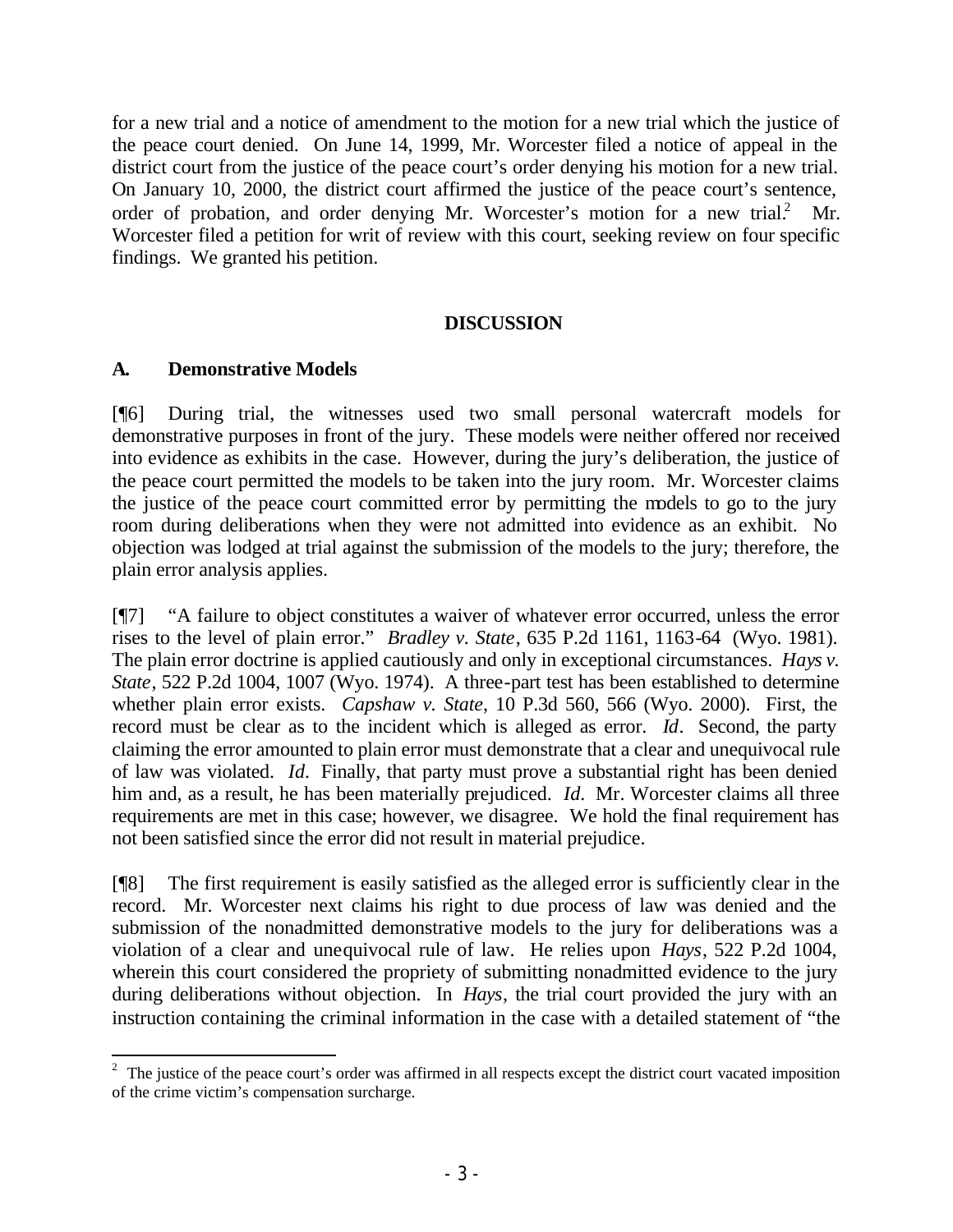essential facts and acts" upon which the crime was charged. 522 P.2d at 1006. Upon reversal of the case, we stated:

> Viewed factually, this resulted in the submission to the jury of a written evidentiary statement inadmissible in evidence by any standard in the guise of an instruction with probable reliance thereon by the jury in its deliberations. *The submission to the jury of papers or exhibits not received in evidence is prejudicial error.*

522 P.2d at 1008 (emphasis added). This is the law in Wyoming which we herein reaffirm recognizing it still provides the most appropriate bright-line rule. However, the submission of demonstrative models which have not been admitted into evidence presents a factual situation not previously considered by this court.

[¶9] Demonstrative evidence has been defined as "[p]hysical evidence that one can see and inspect (such as a model or photograph) and that, while of probative value and usufally offered to clarify testimony, does not play a direct part in the incident in question." Black's Law Dictionary 577 ( $7<sup>th</sup>$  ed. 1999). In addition:

> [J]ust as the testimony of the witness is not sent to the jury room, so illustrative objects should be left behind when the jury retires to deliberate. This practice will reduce the likelihood that jurors will use the object as a source of original inference. Moreover, it will eliminate any incentive for counsel to use illustrative objects solely as a method of smuggling argument into the jury room.

22 Charles Alan Wright & Kenneth W. Graham, Jr., Federal Practice and Procedure § 5174 at 137 (1978).

[¶10] It is uniformly viewed as improper to send into the jury room items not admitted into evidence. 2 John W. Strong, McCormick on Evidence § 217 (5<sup>th</sup> ed. 1999). *Pierce v. Ramsey Winch Company*, 753 F.2d 416 (5<sup>th</sup> Cir. 1985), addressed the use of jury charts and other visual aids that have not been admitted into evidence but summarize or organize testimony or documents which have already been properly admitted. The Fifth Circuit Court of Appeals held that such aids are not evidence and, absent the consent of the parties, they should not be sent to the jury room. 753 F.2d at 431; *see also GNB Battery Technologies, Inc. v. Exide Corporation*, 876 F. Supp. 582, 604 (D. Del. 1995), *aff'd*, 78 F.3d 605 (Fed. Cir. 1996). *United States v. Wood*, 943 F.2d 1048, 1053 (9<sup>th</sup> Cir. 1991),<sup>3</sup> addressed the very same type of evidence as that in *Pierce* and held the Ninth Circuit Court of Appeals had long

<sup>3</sup> In *Pierce*, *GNB Battery Technologies, Inc.*, and *Wood,* the courts found no plain error in refusing to admit the exhibits at issue.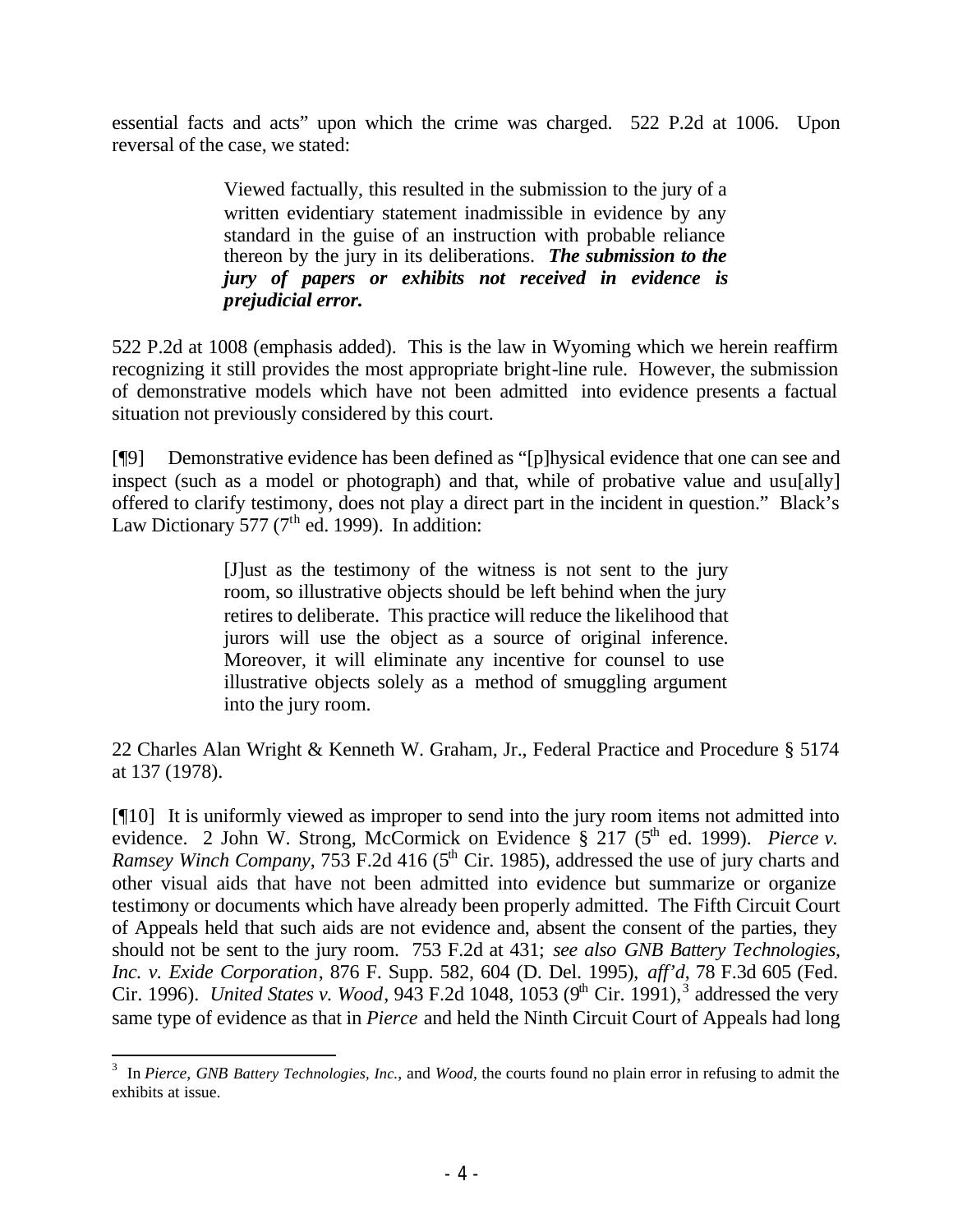held such evidence should only be used as testimonial aid and should not be admitted into evidence or otherwise used by the jury during the deliberative process. Moreover, in Osborne v. United States, 351 F.2d 111, 115 ( $8<sup>th</sup>$  Cir. 1965), a transcript of testimony given to a federal grand jury which had not been admitted into evidence at the defendant's trial was sent to the jury room. The court held the highly prejudicial and inadmissible evidence contained in the transcript deprived the defendant of a fair trial and "[t]he delivery to the jury for [its] consideration of an exhibit not received in evidence constitutes error." 351 F.2d at 115. The holding in *Hays*, 522 P.2d 1004, and the persuasive authorities cited in this discussion convince this court that Mr. Worcester has demonstrated that a clear and unequivocal rule of law was violated.

[¶11] Mr. Worcester's final burden is to prove he has been denied a substantial right and, as a result, he has been materially prejudiced. He relies upon *Hays* in which the court found plain error based on material prejudice to the defendant. 522 P.2d at 1008. However, the nonadmitted evidentiary statement submitted to the jury in *Hays* concerned unusually prejudicial information that directly contradicted the defendant's sole defense.<sup>4</sup> *Id.* The evidentiary statement read by the trial judge attacked the defendant's credibility while bolstering the victim's credibility, therefore resulting in material prejudice. *Id.* The plain error rule must be applied to each case on its own particular facts. *Clearwater v. State*, 2 P.3d 548, 552 (Wyo. 2000).

[¶12] While we recognize the use of the demonstrative models under the circumstances of the instant case was error, we can discern no indication that the jury used or could have used the models for any improper or prejudicial purpose. A lack of prejudice is indicated by the fact that both the prosecution and the defense utilized the models. Likewise, the defense counsel had the opportunity to cross-examine John Davis, the Moorcroft game warden, and his demonstrative use of the models. As the state points out, the jury could recreate the accident by using any devices available to it in the deliberation room; e.g., paper, pens, or even the jurors' own hands. These models were not physically altered to depict the resultant damage, but rather they were merely generic models. Upon review, neither this court nor Mr. Worcester can be sure of what use, if any, the jury made of the models. Without a more specific indication of prejudice, Mr. Worcester's generalized allegation of prejudice is not sufficient to require reversal. *Scheikofsky v. State*, 636 P.2d 1107, 1111 (Wyo. 1981). We cannot discern a reasonable possibility that, in the absence of the models being sent into the jury room, the verdict may have been more favorable to Mr. Worcester. *Nimmo v. State*, 603 P.2d 386, 395 (Wyo. 1979). Mr. Worcester has failed to establish prejudice from this error; therefore, we conclude it is harmless.

<sup>&</sup>lt;sup>4</sup> Mr. Hays was convicted of rape, aggravated assault, and assault and battery with a dangerous weapon. *Hays*, 522 P.2d at 1005. The evidentiary statement related specific events of threats, the use of deadly weapons, and forcible rape. 522 P.2d at 1006. This was in direct contradiction to Mr. Hays' sole defense theory at trial which was consent. 522 P.2d at 1008.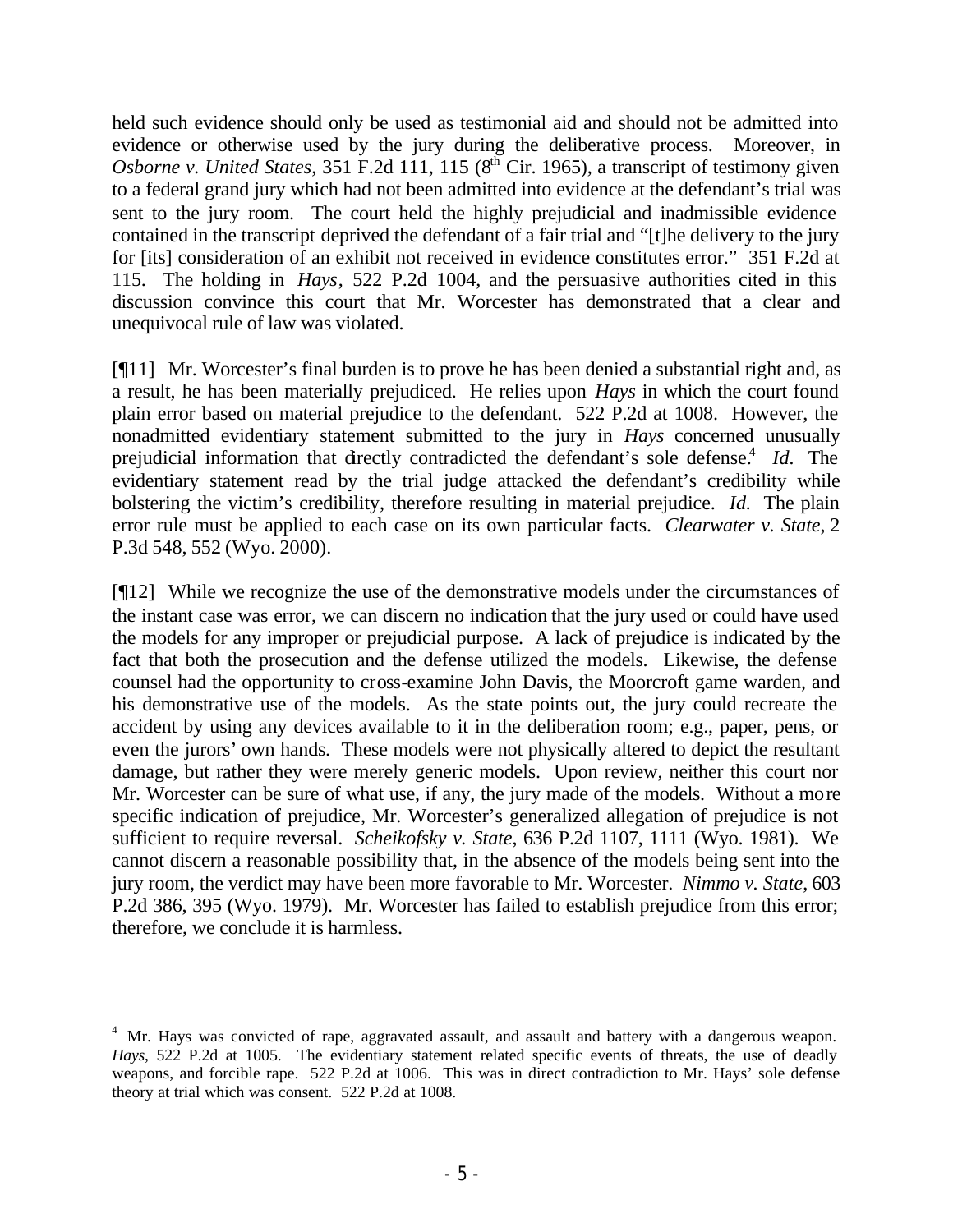## **B. Restitution in Excess of the Civil Jurisdiction of the Court**

[¶13] Mr. Worcester's second contention is that the justice of the peace court exceeded its subject matter jurisdiction in a criminal matter when it ordered an amount in restitution in excess of its civil jurisdiction. This issue concerns a matter of statutory interpretation. This court interprets statutes by giving effect to the legislature's intent. *State ex rel. Wyoming Workers' Safety and Compensation Division v. Garl*, 2001 WY 59, ¶20, 26 P.3d 1029, ¶20 (Wyo. 2001). We begin by making an inquiry relating to the ordinary and obvious meaning of the words employed according to their arrangement and connection. *Id.* We give effect to every word, clause, and sentence and construe together all components of a statute *in pari materia*. *Id.* Statutory interpretation is a question of law. *LePage v. State, Department of Health*, 2001 WY 26, ¶6, 18 P.3d 1177, ¶6 (Wyo. 2001). We review questions of law de novo without affording deference to the district court's decision. *Amoco Production Company v. EM Nominee Partnership Company*, 2 P.3d 534, 540 (Wyo. 2000).

[¶14] The criminal jurisdiction of justice of the peace courts is set forth in Wyo. Stat. Ann. § 5-4-116 (LexisNexis 2001) which provides:

> Justice of the peace courts have jurisdiction in all criminal cases amounting to misdemeanors for which the punishment prescribed by law does not exceed imprisonment for more than six (6) months and a fine of not more than seven hundred fifty dollars (\$750.00). Jurisdiction shall also include those criminal cases in which the defendant is placed on probation for a period exceeding the maximum six (6) months imprisonment sentence under W.S. 31-5-233(d) [§ 31-5-233(e)].

Wyo. Stat. Ann. § 7-9-102 (LexisNexis 2001) outlines the court's ability to order restitution and provides in pertinent part: "In addition to any other punishment prescribed by law the court shall, upon conviction for any misdemeanor or felony, order a defendant to pay restitution to each victim as determined under W.S. 7-9-103 and 7-9-114." Wyo. Stat. Ann.  $§$  5-4-106(a)(x) (LexisNexis 2001) establishes the civil jurisdictional limits for justices of the peace as: "Of all civil actions where the amount in controversy, exclusive of costs, does not exceed three thousand dollars (\$3,000.00)."

[¶15] The court ordered restitution in the total amount of \$16,312.04. Wyo. Stat. Ann. § 7- 9-101(a)(iv) (LexisNexis 2001) defines restitution as "full or partial payment of pecuniary damage to a victim." Wyo. Stat. Ann.  $\S$  7-9-101(a)(v) (LexisNexis 2001) defines victim as "a person who has suffered pecuniary damage as a result of a defendant's criminal activities." Mr. Worcester relies upon Wyo. Stat. Ann. § 7-9-101(a)(iii) (LexisNexis 2001) which defines pecuniary damage as "all damages which a victim could recover against the defendant in a civil action arising out of the same facts or event, including damages for wrongful death." He asserts this statutory provision in conjunction with Wyo. Stat. Ann. § 7- 9-103(b) (LEXIS 1999) (amended 2000) prohibits the justice of the peace court from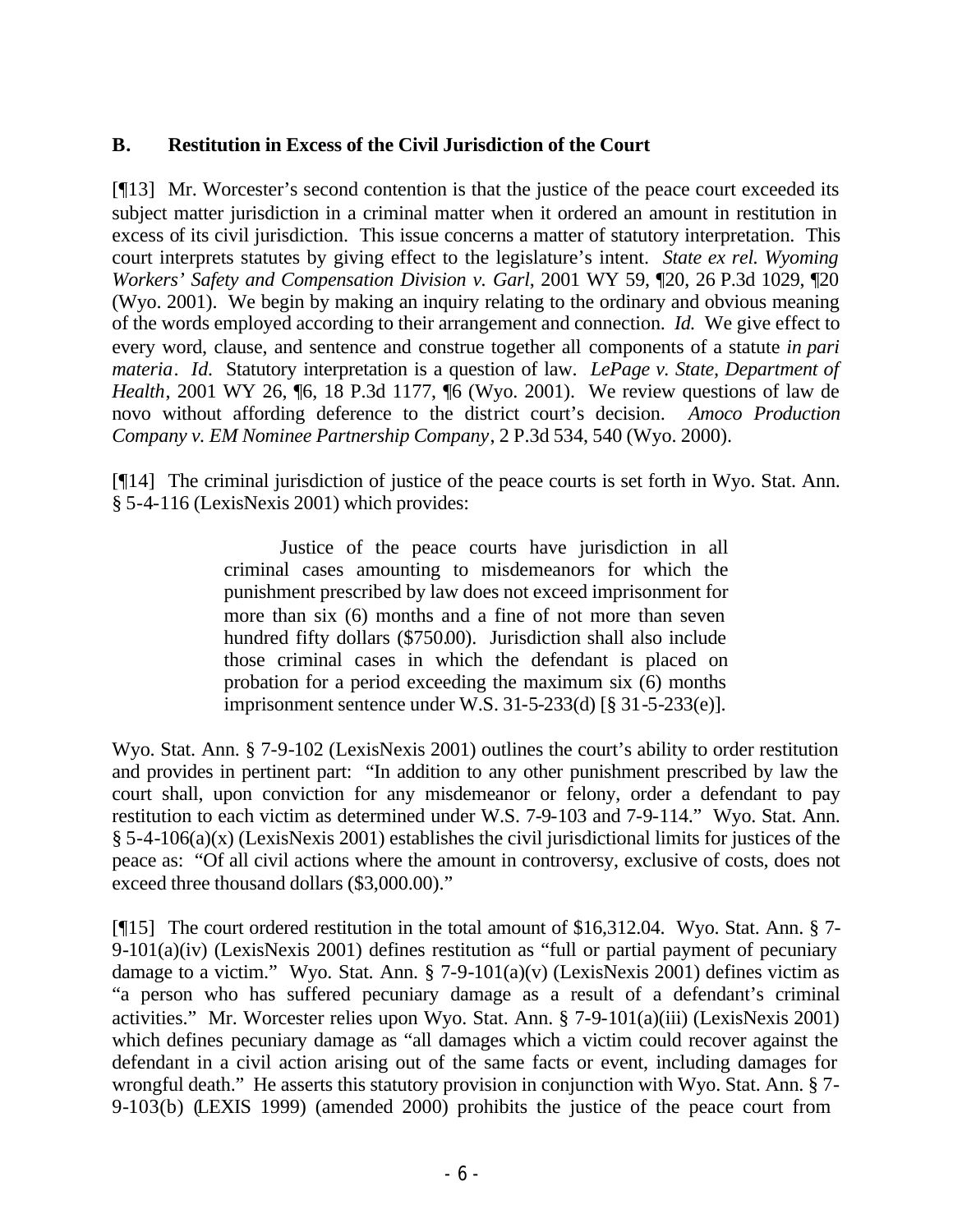ordering restitution in excess of \$3,000–the civil action jurisdictional limit for justice of the peace courts. Section 7-9-103(b) stated: "To satisfy the order, the clerk, upon request of the victim or the district attorney, may issue execution against the defendant for any assets including wages subject to attachment in the same manner as in a civil action." Mr. Worcester contends the words "civil action" are critical to resolving this issue. However, the statutory language does not state "in a civil action in the same court as the conviction occurred." This court has no power to add to, or to substitute, words in a statute. *Longfellow v. State*, 803 P.2d 1383, 1388 (Wyo. 1991). That authority is vested in the legislature, and we will not encroach upon its proper authority. *Id.* We do not read these statutes to require the justice of the peace court to limit restitution to \$3,000.

[¶16] Furthermore, Mr. Worcester's argument ignores the difference between the statutes establishing the jurisdiction of the justice of the peace courts and the statutes granting authority to such courts to award restitution. The authority to require restitution in criminal cases is delineated in Wyo. Stat. Ann. § 5-4-106 (LexisNexis 2001) and is not constrained by the civil jurisdictional limits of § 7-9-102. Mr. Worcester argues the legislature intended that disputes involving large sums of money should be heard and determined in the district court. However, there is no indication the legislature intended to limit a victim's restitution or a court's authority to award such restitution in criminal cases subject to its jurisdiction based upon the civil jurisdictional limits of the court in which the conviction occurred. Under Mr. Worcester's theory, justice of the peace courts would have to determine whether the restitution in a criminal case could potentially exceed the court's civil jurisdictional limits before hearing a case. If a case could potentially yield a restitution amount in excess of the justice of the peace court's jurisdiction, Mr. Worcester's argument would require the district court to hear the misdemeanor case. We do not believe this was the legislature's intent.

[¶17] Section 5-4-116 limits the justice of the peace court's jurisdiction to all criminal cases "for which the *punishment* prescribed by law does not exceed imprisonment for more than six (6) months and a fine of not more than seven hundred fifty dollars (\$750.00)." (Emphasis added). Mr. Worcester equates the term restitution with punishment, therefore implying the court's jurisdiction is limited to cases where restitution would not exceed more than \$750. However, the statute specifically identifies punishment as imprisonment, fines, and probation. We find no authority for equating allowed restitution with the punishment levels within the justice of the peace court's jurisdiction. In *Keller v. State*, 723 P.2d 1244, 1246 (Wyo. 1986), we held defendants should be informed of the possibility that restitution may be required under W.R.Cr.P 15(c) as part of the "penalty" of a crime to which they may plead guilty. However, in that case, we were concerned that proper notice be given to a defendant of the impact of a guilty plea before a plea is accepted. We were not concerned with determining the extent of the criminal jurisdiction of justice of the peace courts intended by the legislature. Based upon legislative intent and statutory construction, we conclude the justice of the peace court did not exceed its jurisdiction when it ordered \$16,312.04 in restitution.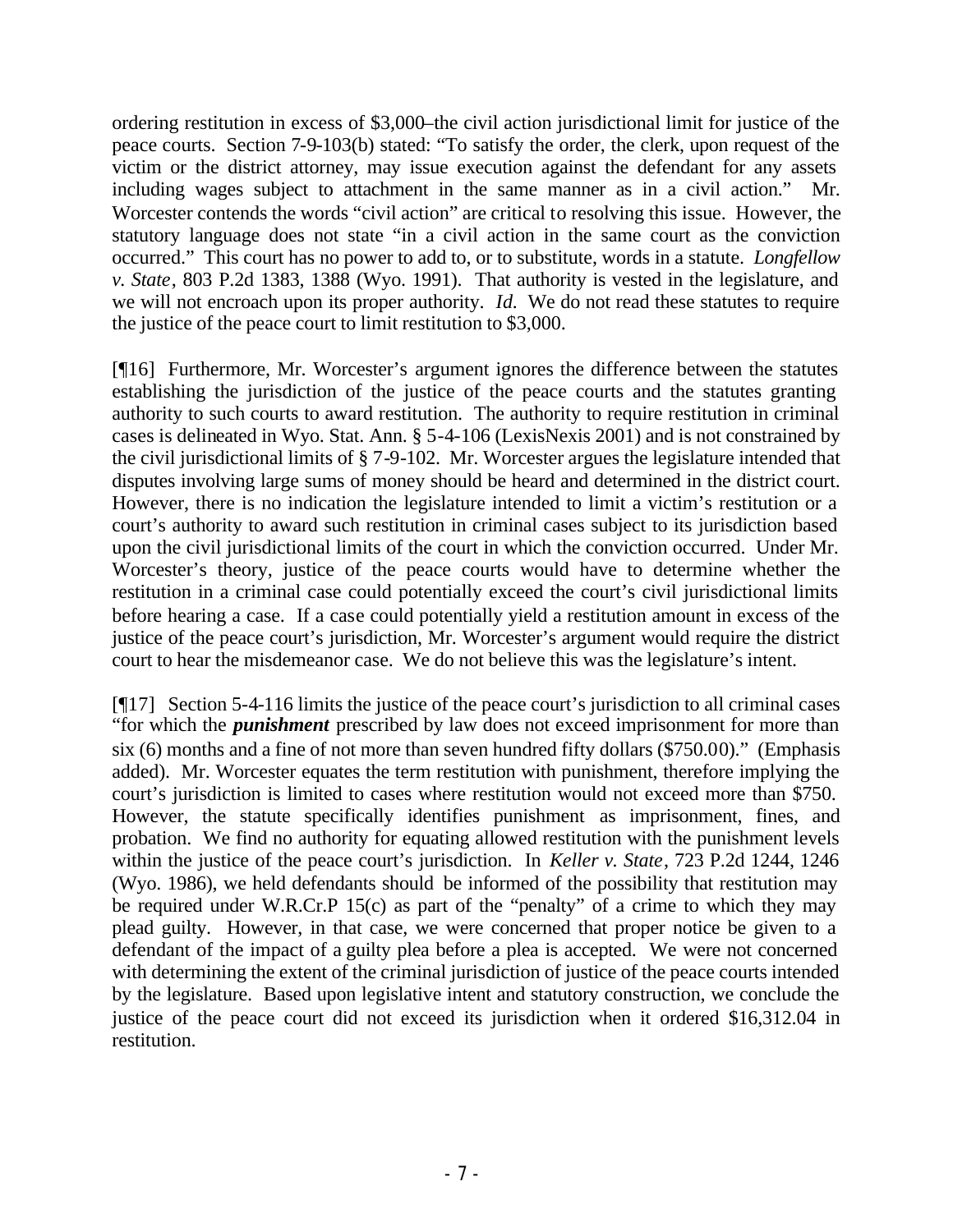## **C. Expert Witness Jury Instruction**

[¶18] Next, Mr. Worcester claims he was denied his right to due process of law when the court failed to give an expert witness instruction to the jury. Officer Davis testified and attempted to reconstruct what he believed occurred in the personal watercraft collision. The doctrine of plain error applies because Mr. Worcester never requested an expert witness instruction, nor was an objection lodged.

[¶19] The record is sufficiently clear to identify Mr. Worcester's alleged error–an expert witness instruction was not provided to the jury. Next, he argues an expert witness instruction is required by law. A qualified expert witness may testify about scientific, technical, or specialized knowledge if such testimony will help the jury understand the case. W.R.E. 702. Clearly, Officer Davis testified as an expert witness. The pertinent issue is whether the justice of the peace court erred by not providing the jury with an expert witness instruction.

[¶20] W.R.Cr.P. 30 entitled "Instructions to jury; objections" states in pertinent part:

(a) At the close of the evidence or at such earlier time before or during the trial as the court reasonably directs, any party may file written requests that the court instruct the jury on the law as set forth in the requests. . . . No party may assign as error any portion of the charge or omission therefrom unless that party objects thereto before the jury is instructed, stating distinctly the matter to which the party objects and the grounds of the objection.

We have stated:

It is generally considered that it is the duty of the court to instruct the jury on the essential law of the case and of such matters of law without which the defendant will not receive a fair trial, or without which a jury of laymen would be apt to go wrong. . . .

. . . While it is generally considered that a request for instruction should be made and an exception to a refusal taken, in order for a defendant to avail himself of the error in the Supreme Court, this is not the universal rule, and there are exceptions to it, especially where the matter is fundamental and goes to the gist of the case.

*Gardner v. State*, 27 Wyo. 316, 196 P. 750, 754 (1921). In *Runnion v. Kitts*, 531 P.2d 1307, 1310 (Wyo. 1975), we recognized it is preferable to offer an expert witness jury instruction.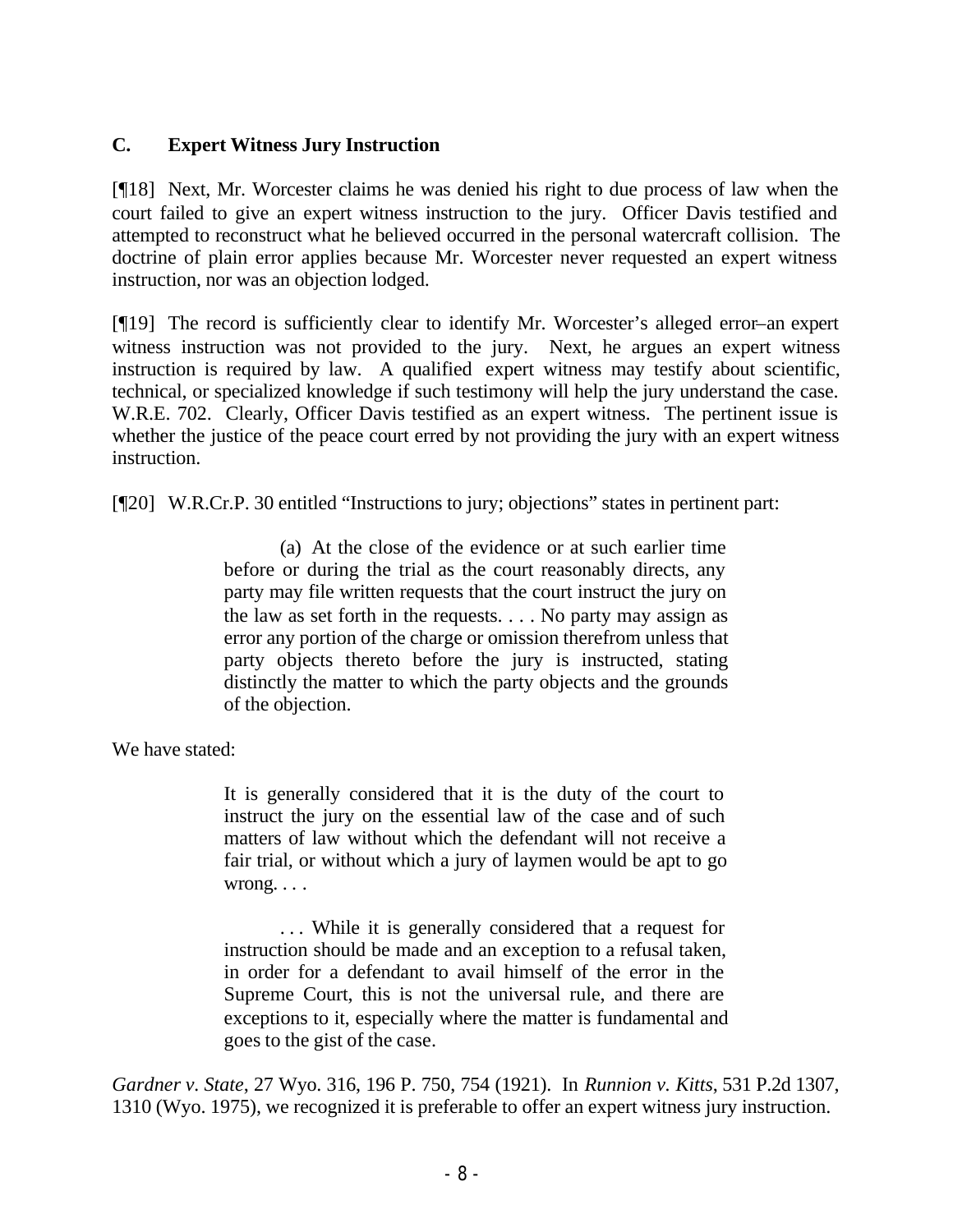However, we do not believe the lack of such an instruction in this case prevented Mr. Worcester from receiving a fair trial or caused the jury to misunderstand the law. Here, the justice of the peace court did provide a minimally sufficient instruction in the form of a preliminary instruction which outlined the duties of the court and the jury. *See Runnion,* 531 P.2d at 1310.

[¶21] Mr. Worcester asserts he was prejudiced by Officer Davis' testimony in which he stated that Mr. Worcester hit Mr. Babich head on. This testimony directly disputed Mr. Worcester's and Mr. Babich's testimony that their personal watercrafts collided at a ninetydegree angle. Mr. Worcester maintains this testimony was extremely damaging because it contradicted his assertion that his view of Mr. Babich was obstructed due to the crest of the wake, an assertion that would have been implausible if he had been proceeding in a head-on direction. Mr. Worcester contends an expert witness instruction would have instructed the jury that it was free to disregard the expert's opinion if it found it to be unreasonable. However, the justice of the peace court's instructions to the jury did include an instruction that it was to be the sole judge of the witnesses' credibility, including factors to be considered in determining credibility. The jury was instructed to assess the credibility of each witness and to give his or her testimony the consideration it merited, and this logically included the option of disregarding Officer Davis' testimony if it was found to be unreasonable. It is the jury's duty to resolve conflicting testimony and decide the weight to be given to the expert testimony. *Runnion*, 531 P.2d at 1309. "A jury has considerable latitude in its acceptance or rejection of expert testimony." *Id*. We conclude the instructions to the jury prevented any potential prejudice, and therefore we find no error.

## **D. Constitutionality of § 41-13-204**

[¶22] Finally, Mr. Worcester attacks the constitutionality of § 41-13-204 as being void for vagueness. Issues of constitutionality are questions of law and are reviewed de novo. *V-1 Oil Company v. State*, 934 P.2d 740, 742 (Wyo. 1997).

> It is our well-established rule that every law is presumed constitutional, and all doubts are resolved in favor of constitutionality. [An appellant] has the burden of demonstrating that [a] statute is unconstitutionally vague. A statute is unconstitutionally vague if people of common intelligence must necessarily guess at its meaning and differ as to its application. A vague statute violates due process because it fails to give fair notice that the conduct is forbidden and creates the danger of arbitrary and discriminatory enforcement. In determining whether a statute provides sufficient notice, we look to the statutory language and previous court decisions which have limited or applied the statute.

*Smith v. State*, 964 P.2d 421, 422-23 (Wyo. 1998) (citations omitted).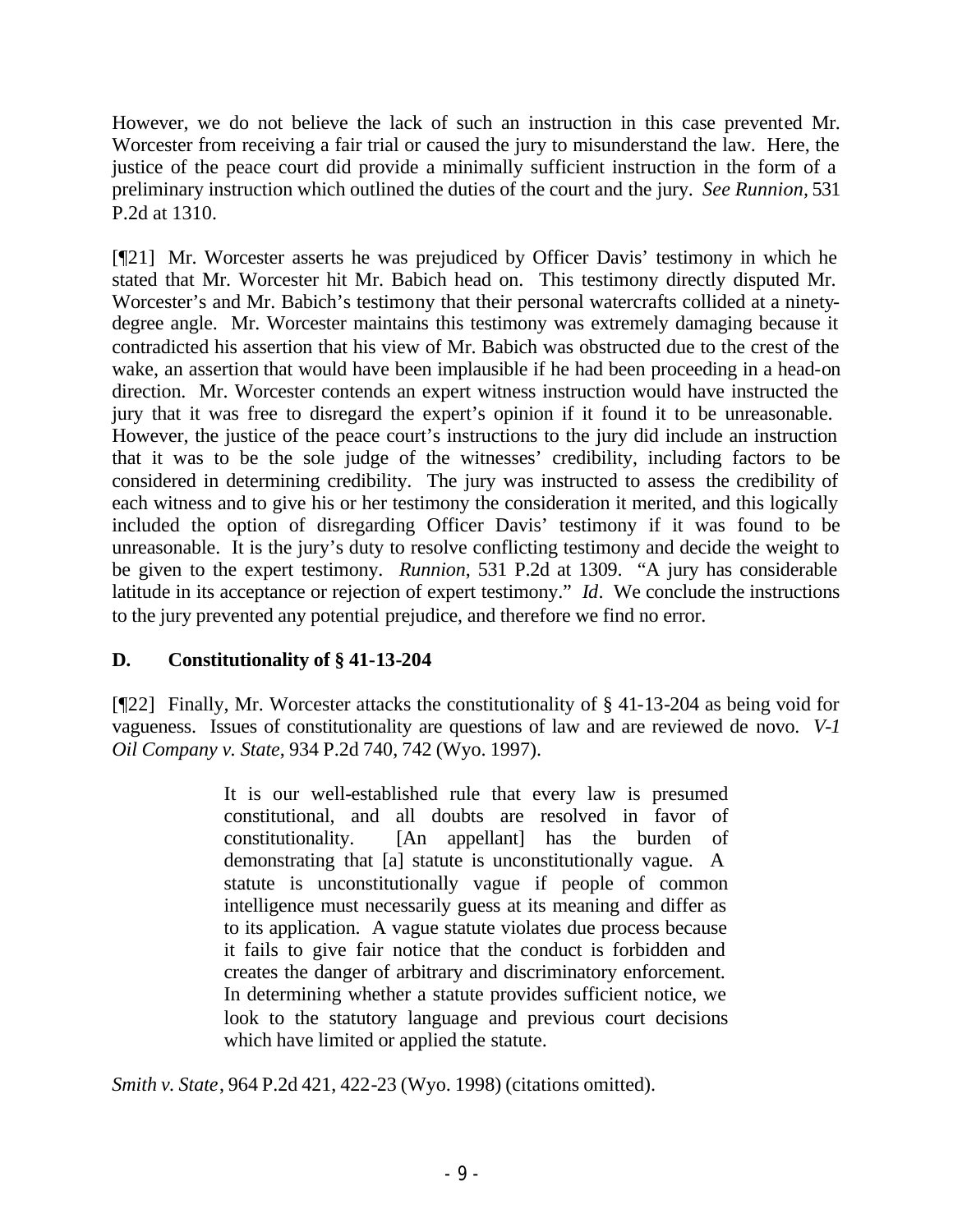[¶23] Mr. Worcester bases his unconstitutionally vague argument on a comparison of § 41- 13-204–the reckless-operation-of-a-watercraft statute under which he was convicted–and its companion statute, Wyo. Stat. Ann. § 41-13-203 (LexisNexis  $2001$ )<sup>5</sup>-which addresses the careless operation of a watercraft. Specifically, Mr. Worcester argues § 41-13-204 in conjunction with § 41-13-203 fails to give a person of ordinary sensibility fair notice that the contemplated conduct is forbidden because both statutes seem to proscribe the same behavior. *Hobbs v. State*, 757 P.2d 1008, 1011 (Wyo. 1988).

[¶24] We agree with the state that the standard relied upon by Mr. Worcester and articulated in *State v. Gallegos*, 384 P.2d 967, 968 (Wyo. 1963), is applicable to whether a statute is internally vague as opposed to a comparison of two different statutes. The state points to *Nowack v. State*, 774 P.2d 561 (Wyo. 1989), for the proper analysis. In *Nowack*, the defendant was charged with both driving under the influence–a misdemeanor–and aggravated assault and battery–a felony, both charges arising from the same vehicular accident. 774 P.2d at 562. The defendant claimed the state should have charged him with the statute which exclusively and specifically covered his conduct–the misdemeanor. *Id.*  This court replied quoting from *United States v. Batchelder*, 442 U.S. 114, 123, 99 S. Ct. 2198, 60 L. Ed. 2d 755 (1979) (citation omitted):

> "The provisions in issue here, however, unambiguously specify the activity proscribed and the penalties available upon conviction. That this particular conduct may violate both Titles does not detract from the notice afforded by each. Although the statutes create uncertainty as to which crime may be charged and therefore what penalties may be imposed, they do so to no greater extent than would a single statute authorizing various alternative punishments."

774 P.2d at 563.

[¶25] Under both statutes at issue in this case, Mr. Worcester was unambiguously provided notice of what the state commands or forbids and the penalties that may be imposed. The difference between § 41-13-204 and § 41-13-203 is the language "endanger" versus "indifferent." Each statute can be read with its plain meaning so that a person of common intelligence would be able to understand the conduct each statute prescribes. Endanger is defined as "to bring into danger or peril." Merriam-Webster's Collegiate Dictionary 381 (10th ed. 1999). In contrast, indifferent is defined as "marked by impartiality .. . does not matter one way or the other [or] marked by a lack of interest, enthusiasm, or concern for

 $5$  Section 41-13-203 provides:

Any person who operates any watercraft in a careless or heedless manner so as to be indifferent to the person or property of another person, or at a rate of speed greater than will permit him in the exercise of reasonable care to bring the watercraft to a stop within the assured clear distance ahead, is guilty of the crime of careless operation.